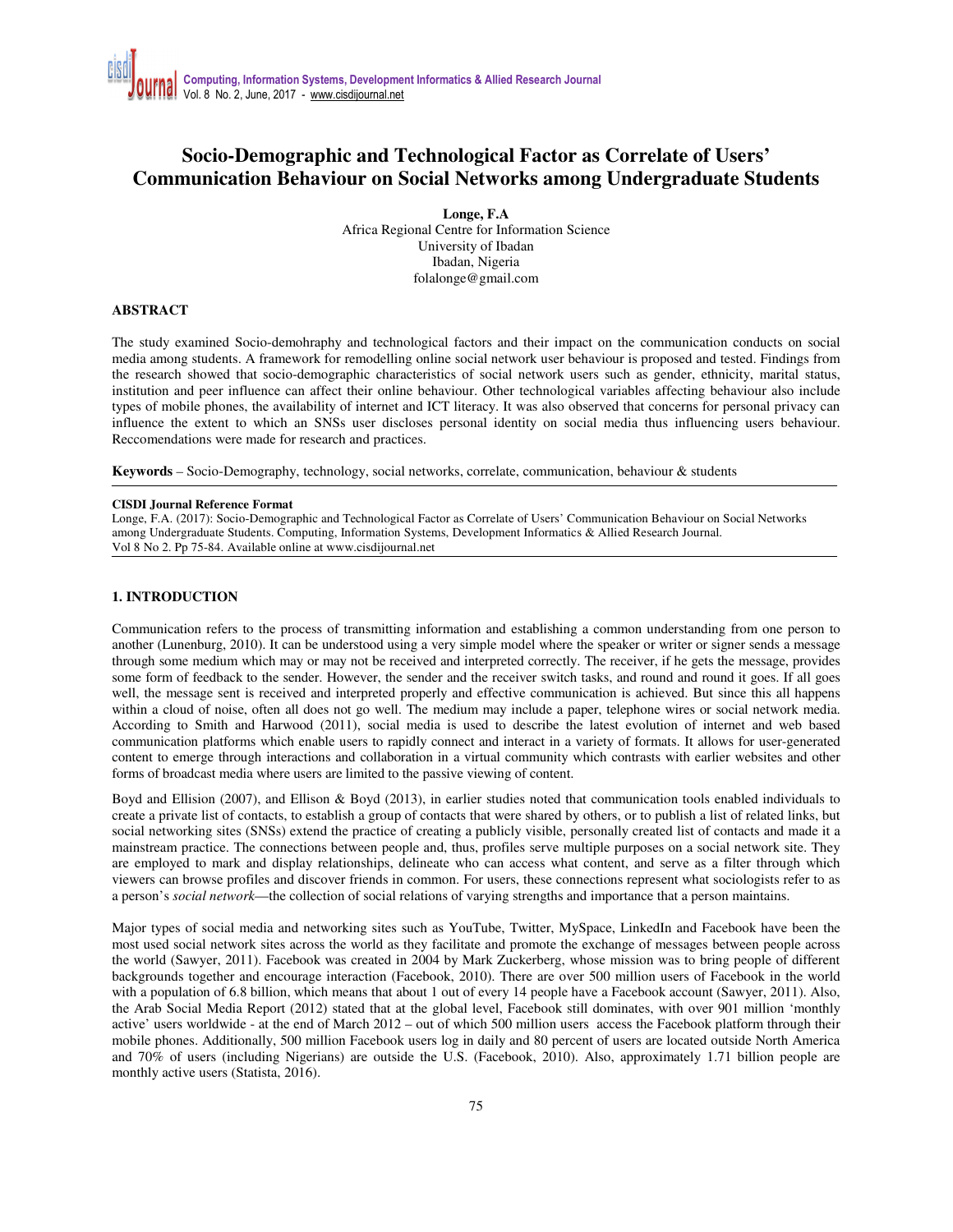One impact that social media has on intercultural dialogue is providing a common medium for exchanging messages, and many people around the globe can use the Internet to communicate and collaborate. According to Mark Zuckerberg, "If Facebook were a country, it would be the 6th most populated country in the world." This social networking among numerous countries enriches social lives and sidesteps the factors of distance and culture (Sawyer, 2011). This is because it brings people of different backgrounds together and encourages interaction among them.

Communicating using social networking site enables individuals to meet old friends, family members and to make new friends including establishing a long time relationship. People freely express themselves on social media as it is in the real-world (Rosen, 2007; Posey et al., 2010; Sas et al., 2009). In providing platform for communication, social networking sites such as Facebook, Twitter, MySpace and LinkedIn enable their users to post anything about themselves and relate to other users based on their intended image (Amichai-Hamburger and Vinitzky, 2010). As a result, the honesty of such information and images have posed question to many researchers and other individuals interested in the innovation (Dwyer et al., 2007; Posey et al., 2010). This is because users are provided with the opportunity to present themselves in varying fashion which could be deceitful since there is no standard to determine the authenticity of the information presented to the audience (Posey et al., 2010; Dwyer et al., 2007; Lewis and George, 2008). Studies have shown that users of social media network create their own avatars to describe their identity, priming it with physical attributes that portray their intention with the information they wish to communicate (Cachia, 2009; Jin, 2009; Talamo and Ligorio, 2001). Also, the free communication on social networking sites poses security concerns to users' privacy. Overcoming the security issues will provide endless opportunities in various ways to the users to satisfy their communication needs using its interactive features (Cachia, 2009; Papacharissi, 2009).

Social networking sites provide an interactive platform that enables users communicate with other members to establish social relations in order to share information and knowledge relative to individual's experiences and activities in real life (Alassiri, Muda, Ghazali and Ahamefula, 2014). Users' information such as profile name, age, gender, marital status, among others are needed for sign up (Chiu et al., 2008). In addition, users can interact with various features on the social networking site using instant message, offline massages and posting of images and pictures, sharing of ideas, pictures, posts, activities, events, and interests among members in one's network is also another feature of social media networks.

Despite its elastic importance, studies have shown that various factors still limit the use of social networking sites among users. Some of these factors include Socio-demographic characteristics such as gender, age, culture, religion, marital status, occupation, peer influence, schools attended by users, among others (Sawyer, 2011; Arab Social Media Report, 2012; Alassiri et al., 2014), and technological factors (Alassiri et al., 2014). According to Sawyer (2011), socio-demographic differences such as cultural, religion, gender differences, among others can influence user communication behaviour in an online SNS. There are differences in the way people from different socio-demographic backgrounds identify with different cultures, and based on both national identity and gender, they manage their communicative behaviours within SNSs differently (Rosen et. al, 2010). Arab Social Media Report (2012) stated that, female participation in Facebook usage in Arab remains low at 33.7%, as compared to the global female percentage of Facebook users (roughly 50%) and youth between 15 and 29 years of age continue to drive the growth of Facebook in the region, comprising 70% of Facebook users. There is the need for this study in Nigeria, which is the most populated country in Africa with a population of more than 150 million as at 2006.

Technological systems such as mobile phones, internet and computer, network availability, telecommunication service providers, among others support social media services and provide a reliable platform for online interaction and socialization (Alassiri et al., 2014). The quality of a technological system as regards reliability, convenience, ease of use and system flexibility is a significant predictor of users behaviour toward online social networking site (Liu et al., 2005; Koh, et al., 2007). Also, high cost, poor accessibility, slow speed and lack of information search facilities are constraints of online interaction (Whitaker and Parker, 2000). De Souza and Dick (2007) have rightly stated that technological factor in the use of communication which also include SNSs communication provides traditionally disadvantaged groups with dynamic communication channels.

In addition, the use of technology such as used for SNSs requires skills which are also important for users to adapt to effective use of the technology (Avram, 2006;Bross et al., 2007; Chatti et al., 2007). Such skills may include information communication technology skills, information skills and ICT literacy skills. Most studies on social networking have focused on developing sociability features with the intention that improving certain functions or presentation features such as widget showing the presence of other people, and proper visualizations of social activities will effectively elicit the sociability of specific contexts without considering its adverse impact to the users (Knobel and Lankshear, 2008; Farnham et al., 2001;Kreijns, et al., 2004). A major problem arising from such design concept is that the real effect of the design features on sociability was not empirically examined, partly due to lack of a proper measurement of the sociability limit of the technology to the users (Alassiri et al., 2014). A detailed description of the technological impact of social networking sites could elaborate more its usefulness and will enable the designers to incorporate features that will confine its usage within a limit of interest and technological availability and usability with regard to users socio-demographic characteristics.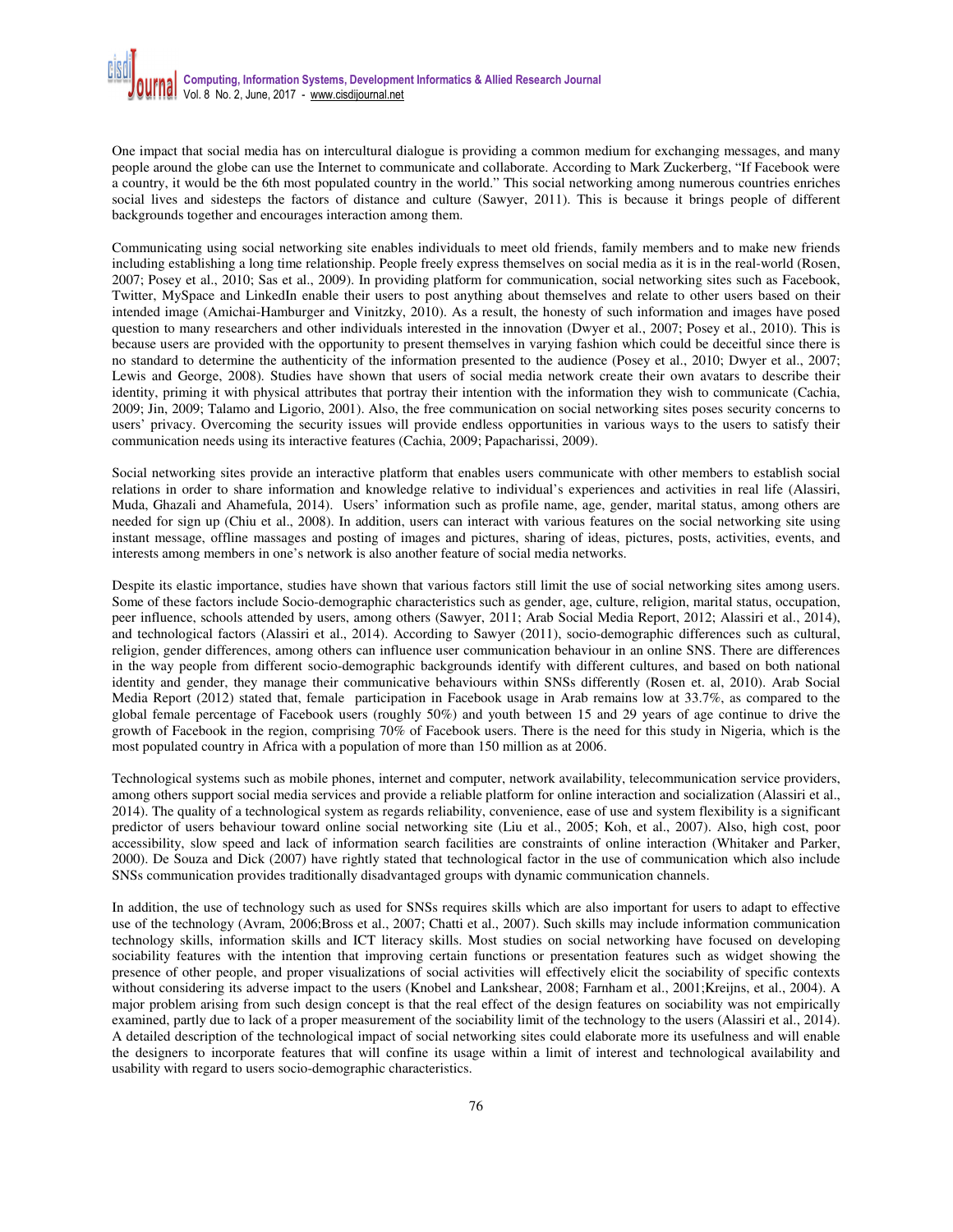Also, the advancement in technology such as the production of smart phones and other sophisticated phones has facilitated access to social networks via mobile phones (Alassiri et al., 2014). For instance, Facebook Statistics has shown that more than 250 million active users access the site through their mobile devices (Guradian, 2011). This acquisition presumably spurs the mobile access trend, especially in developing countries such as Nigeria where developed (2G, 3G and even 4G) Global System for Mobile Communications (GSM) mobile phones is widely utilized (Alassiri et al., 2014).

These differences in the socio-demographic characteristics and technological factors among users of SNSs can best be understood through Hofstede's five dimensions. power distance, individualism/collectivism, masculinity/femininity, uncertainty avoidance, and long-term/short-term orientation. Understanding how users behave when they connect to social networking sites creates opportunities for better interface design, richer studies of social interactions, and improved design of content distribution systems (Benevenuto, Rodrigues, Cha and Almeida, 2009). This paper uses Hofstede's five dimensions to explain users behaviour in Social networking sites with emphasis on Facebook users.

The increasing use of social networking sites can increase the workload of such sites thereby limiting the efficient working of such social networking sites. For instance, writing messages, uploading pictures, videos, etc to other users or accessing third party applications can lead to increasing the work load of any social networking site (Benevenuto et al., 2009). If this is not tackled, such a network may stop working. As a result, there is a need to understand users behaviour and workload on social networking sites to further enhance the efficiency of future social networking sites or remodeling recent social networking sites to meeting the increasing data usage among users.

User behaviour on SNSs also cut across information disclosure behaviour. Social networking sites allow users to restrict default permissive privacy (visibility) settings to "friends only", meaning that only users who are designated as a "friend" can access one's profile (Cavusoglu, Phan, and Cavusoglu, 2013). Since the default visibility was "everyone" in case of Myspace and "everyone in the network" in case of Facebook, researchers downloaded and examined user profiles to understand if disclosure behaviour restricts the audience to "friends only" or if users choose not to reveal, thereby withhold, information in some fields on their profile (Cavusoglu, Phan, and Cavusoglu, 2013). Also, Jones and Soltren (2005) surveyed users (mainly college students), to infer the amount of information revealed and the usage of privacy settings, and to compare stated privacy attitudes with actual disclosure behaviour and found that more than half of the students (college students) disclosed information about their favorite books, music, and interests, but much less (17.1%) disclosed their phone numbers. Also, Stutzman (2006) concluded that students overwhelmingly disclosed their birthday, relationship status, and political view, while disclosure of cell phone number was limited to 16.4%. Also, Gross and Acquisti (2005) stated that very few social networking sites users adjust the default (permissive) privacy settings to restrict the visibility of their profiles. According to Acquisti and Gross (2006), privacy concerns have little influence on information disclosure behaviour among social networking sites users: highly concerned users also reveal extensive information on their profiles. Furthermore, Lampe et al. (2007) reported that only 19% of profiles are set as "friends only". In summary, from the works of Jones and Soltren (2005), Gross and Acquisti (2005), Acquisti and Gross (2006), Stutzman (2006), and Cavusoglu, Phan, and Cavusoglu (2013), there is actually the dichotomy between stated privacy concerns and actual information sharing behaviour. To this end, it is also important to understand users behaviour in online information behaviour to revealing their information on the network and why?

## **2. LITERATURE REVIEW**

Social networks have become extremely popular and have pulled ahead of email as the most popular online activity (Benevenuto et al., 2009). More than two-thirds of the global online population visit and participate in social networks and blogs. Social networking and blogging account for nearly 10% of all time spent on the Internet. This statistics suggest that SNSs have become a fundamental part of the global online experience (Benevenuto et al., 2009). Through SNSs, users connect with each other, share and find content, and disseminate information. Numerous sites provide social links, for example, networks of professionals and contacts (e.g., LinkedIn, Facebook, MySpace) and networks for sharing content (e.g., Flickr, YouTube).

Understanding how users behave when they connect to these sites is important for a number of reasons. First, according to Williamson (2007), Burke, Marlow, and Lento (2009) in Benevenuto et al. (2009) and Wilson, Boe, Sala, Puttaswamy and Zhao (2009) in Benevenuto et al. (2009), examining user behaviours allows the performance of existing systems to be evaluated and it leads to better site design and advertisement placement policies. Second, accurate models of user behaviour in SNSs are crucial in online sociological studies as well as in viral marketing. For instance, viral marketers might want to exploit models of user interaction to spread their content or promotions quickly and widely (Leskovec, Adamic and Huberman, 2007; Watts and Peretti, 2007). Third, understanding how the workload of social networks is re-shaping the Internet traffic is valuable in designing and redesigning next-generation internet infrastructure and content distribution systems which may also include remodeling social networking sites (Krishnamurthy , 2009).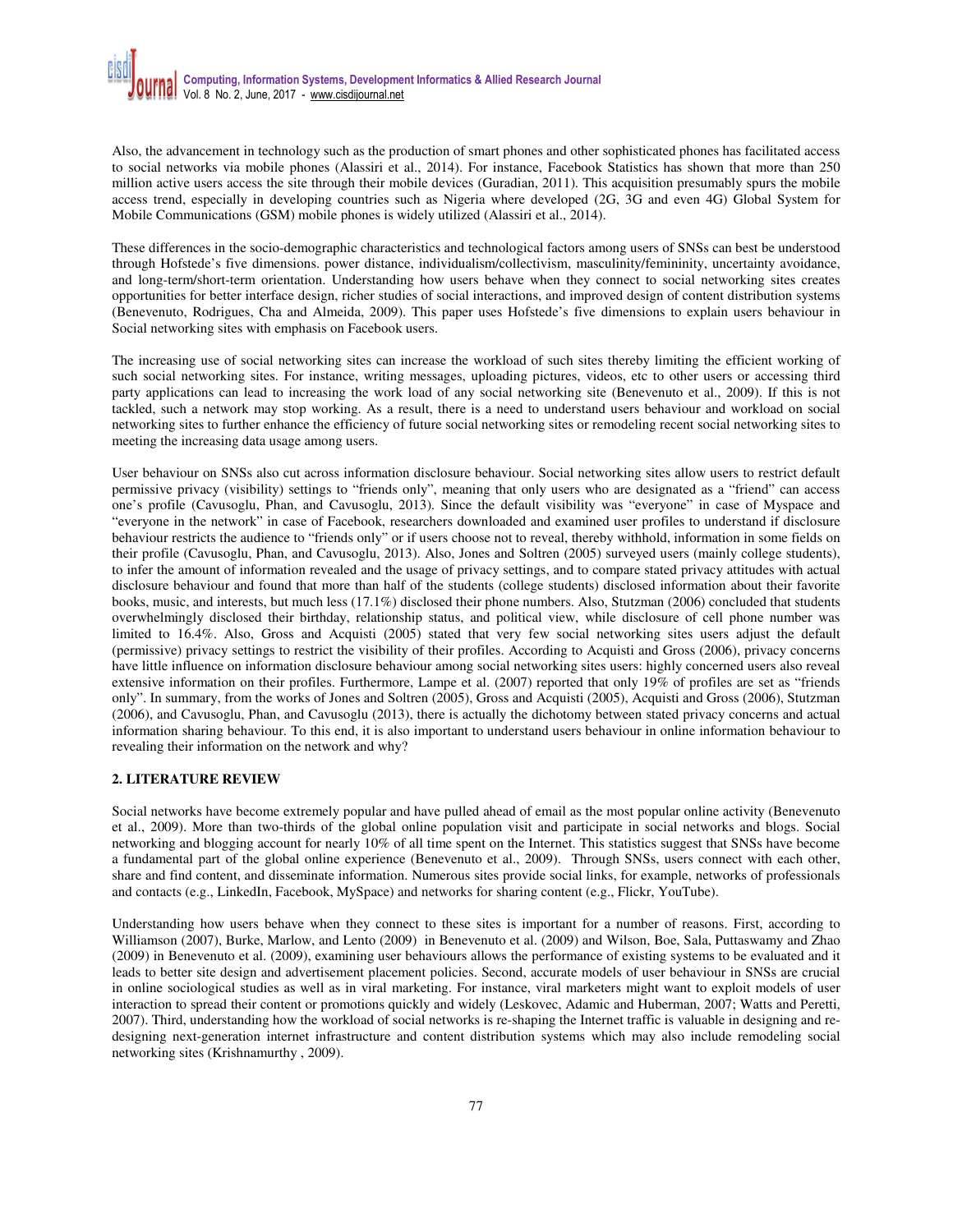Despite the potential benefits, little is known about social network workloads. A few recent studies examined how the patterns data use can be gathered from social network sites, for instance, writing messages to other users or accessing third party applications (Benevenuto et al., 2009). A complementary approach to study OSN workloads is to use traces such as clickstream data that capture all activities of users (Chatterjee, Hoffman and Novak, 2003). Since clickstream data include not only visible interactions, but also silent user actions like browsing a profile page or viewing a photo, they can provide a more accurate and comprehensive view of the SNSs workload.

Schein, Wilson and Keelan (2010) stated that there is general agreement, that the new media environment is characterized by interactivity, user generated content, and multidirectional communication flows. Thus, the transition to Web 2.0 marks a shift from a "one-way conversation" to a "multi-way conversation," in which users participate as both creators and consumers of web content (Turnbull, Summers, Summers, Gotta, Beauchamp, Klein, Kyzar, Turnbull and Zuna, 2009; Hudson, 2010). The nature of the content produced by users varies considerably across platforms, from passively collected data that can be fed back into the system and reflected back to users in word clouds or other popularity metrics, to content actively created, propagated, and iteratively revised by users in wikis, blogs, and video-sharing or social networking sites, on RSS feeds, or through the creation and circulation of "widgets," "gadgets," and "badges" that can be embedded in sites across the web (Taubenheim, Long, Smith, Jeffers, Wayman and Temple, 2008).

Also, of major concern to this study is the issue of privacy on SNSs. With increased awareness of privacy threats and extensive coverage of privacy on SNSs in popular press, SNSs users began to exhibit more privacy seeking behaviour over time (Cavusoglu, Phan, and Cavusoglu, 2013). Tufekci (2008), Caverlee and Webb (2008), Thelwall (2008) and (Cavusoglu, Phan, and Cavusoglu (2013), have revealed that SNSs' users such as Facebook and Myspace users do not set their profile visibility in relationship to the level of their general privacy concern, but the fear of unwanted audience has an impact on profile visibility settings. However, perceived future audience (romantic partner, employee, government) has no impact on the visibility of their profiles. They concluded that although users are better at managing "spatial" boundaries by restricting the visibility of their profiles to current audiences, they are less concerned about, or less aware of, intrusions through "temporal" boundaries by future audiences. Lewis et al. (2008) examined relational data as factors that contribute to student having a private profile instead of a public one and found that female student users whose friends, especially roommates, who play active role on Facebook; and preferred music that is relatively popular are more likely to have a private profile.

#### **2.1. Theoretical Underpinning**

Hofstede's cultural dimensions are power distance, individualism/collectivism, masculinity/femininity, uncertainty avoidance, and long-term/short-term orientation. Power distance is the extent to which the less powerful members of organizations and institutions accept and expect that power is distributed unequally. Individualism and collectivism refer to the degree to which individuals are integrated into groups. Masculinity and femininity describe the distribution of roles between the genders; for example, assertive and competitive vs. caring and nurturing. Uncertainty/avoidance deals with a society's tolerance for uncertainty and ambiguity, and long-term and short-term orientation illustrates the focus and values of a culture (Itim, 2009).

In this study, each factor would be treated with respect to technological usage. For example, power distance is the extent to which users in the Facebook community accept and expect background differences to influence the use of social networking sites with respect to the unequally distributed power of technology. Individualism and collectivism refer to the degree to which individuals are integrated into groups with respect to the technological factors in the SNSs. Masculinity and femininity describe the distribution of roles between the genders in the use of social network in assertive and competitive vs. caring and nurturing nature in their use of technology. Uncertainty avoidance with regard to this study deals with a tolerance for uncertainty and ambiguity in the use of SNSs with respect to technological differences, and long-term and short-term orientation illustrates the focus and values of a culture toward the deployment and use of technology and SNSs.

Also, studies such as Sawyer (2011); Arab Social Media Report (2012); Alassiri et al. (2014) have affirmed that sociodemographic characteristics such as gender, age, culture, religion, marital status, occupation, peer influence, schools attended by users, among others can influence users communicative behaviour on SNSs. Also, technological factors such as type of mobile phones used, internet and computer and network availability, telecommunication service providers, information communication technology skills, information skills and ICT literacy skill among others can also support social media services and thus SNSs users online behaviour. To this end, the following framework is used to drive this study.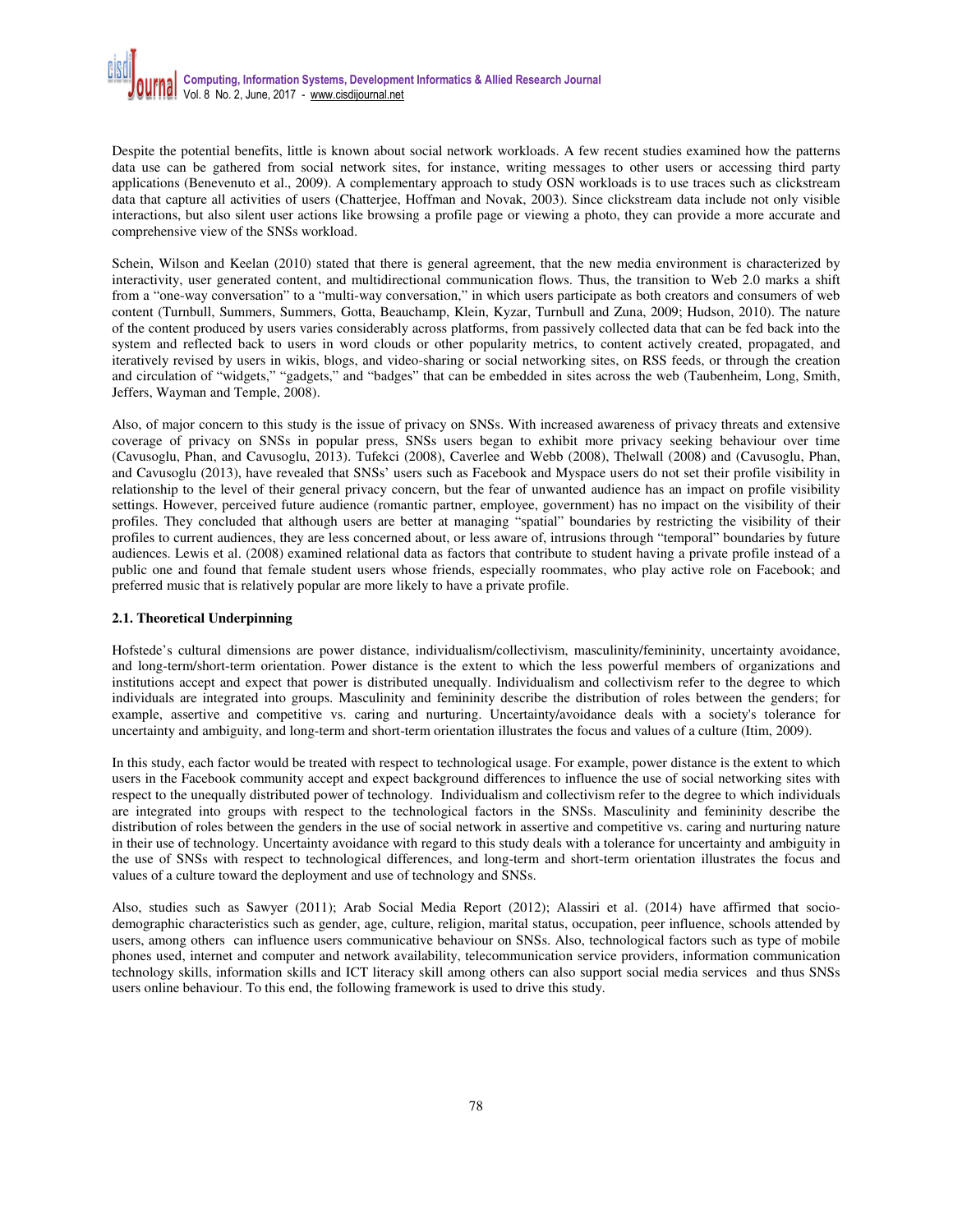

**Figure 1: Research Framework for Remodelling Online SNSs Users' Behaviour Source: The Author** 

## **3. RESEARCH METHODS**

The study deployed quantitative correlational survey research methods. Population of interest include undergraduate students of three selected Universities in Nigeria. The convenient sampling method was also used to select participants for the study and a total of 450 undergraduate students were selected and used for this study. A reliability analysis was conducted for the constructs of interest in the study and provided a crunbach alpha of technological factor (0.74), Users' online behaviour (0.77) and SNSs workload (0.72). In addition, the spearmans' correlation, Mann Witney U and Kruska Walis analysis were used for data analysis method for the data obtained from the respondents of this study.

## **4. RESULTS**

#### **Socio-Demographic Characteristics and SNSs User Behaviour**

The result for the relationship between the socio-demographic characteristics of respondents and SNSs behaviour is presented in table 1.

#### **Table 1a: Model Summary of Socio-Demographic Characteristics and SNSs User Behaviour Analysis**

| <b>Model Summary</b>                                                                                  |                      |                      |                     |  |  |  |  |  |
|-------------------------------------------------------------------------------------------------------|----------------------|----------------------|---------------------|--|--|--|--|--|
| Step                                                                                                  | -2 Log likelihood    | Cox & Snell R Square | Nagelkerke R Square |  |  |  |  |  |
|                                                                                                       | 357.546 <sup>a</sup> | 19                   | .165                |  |  |  |  |  |
| a. Estimation terminated at iteration number 5 because parameter estimates changed by less than .001. |                      |                      |                     |  |  |  |  |  |

#### **Table 1b: Classification Table for Socio-Demographic Characteristics and SNSs User Behaviour**

|                          |                           |      | <b>Classification Table<sup>a</sup></b> |           |                    |      |  |
|--------------------------|---------------------------|------|-----------------------------------------|-----------|--------------------|------|--|
|                          | Observed                  |      |                                         | Predicted |                    |      |  |
|                          |                           |      | Users SNSs Behaviour                    |           | Percentage Correct |      |  |
|                          |                           |      |                                         | 1.00      | 2.00               |      |  |
| Step 1                   | Users SNSs Behaviour      | 1.00 |                                         | 185       | 20                 | 90.2 |  |
|                          |                           | 2.00 |                                         | 70        | 35                 | 33.3 |  |
|                          | <b>Overall Percentage</b> |      |                                         |           |                    | 71.0 |  |
| a. The cut value is .500 |                           |      |                                         |           |                    |      |  |

The result reveals that the result for the relationship between socio-demographic characteristics and SNSs user behaviour is 71% predictable. That is at least within the range of 71%, the relationship between these variables of interest is accurate. The binary logistic result is provided in table 1c.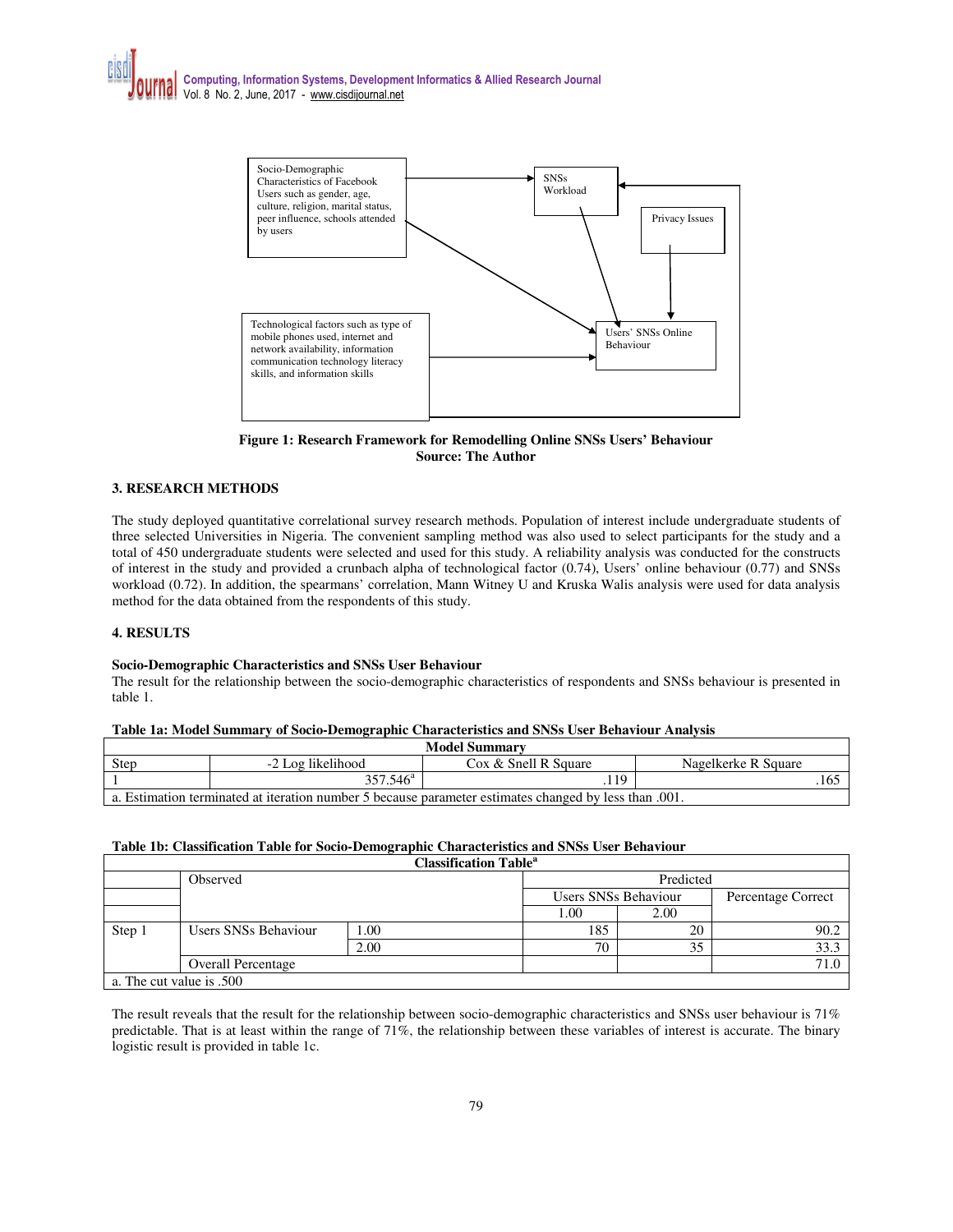| able for Blinary Logislat regression result for Socio Demographic Characteristics and Stribs Coef Benaviour | B        | S.E.  | Wald  | df | Sig.  | Exp(B) |
|-------------------------------------------------------------------------------------------------------------|----------|-------|-------|----|-------|--------|
| Age (Ref Cat= Above 40 years)                                                                               |          |       | 5.352 | 4  | .253  |        |
| Below 15 Years                                                                                              | .001     | 1.305 | .000  |    | 1.000 | 1.001  |
| $16-20$ years                                                                                               | .261     | 1.266 | .043  |    | .837  | 1.298  |
| $21-30$ years                                                                                               | $-.513$  | 1.261 | .166  |    | .684  | .598   |
| $31-40$ years                                                                                               | $-.229$  | 1.265 | .033  |    | .856  | .795   |
| Gender                                                                                                      | $-2.430$ | .821  | 8.749 |    | .003  | .088   |
| Female (Ref Cat= Male)                                                                                      |          |       |       |    |       |        |
| Ethnicity (Ref Cat= Others)                                                                                 |          |       | 7.248 | 3  | .064  |        |
| Yoruba                                                                                                      | 1.660    | .747  | 4.936 |    | .026  | 5.259  |
| Hausa                                                                                                       | $-124$   | .547  | .051  |    | .821  | .883   |
| Ibo                                                                                                         | $-.214$  | .605  | .125  |    | .723  | .807   |
| Religion (Ref Cat= Others)                                                                                  |          |       | 4.627 | 3  | .201  |        |
| Christianity                                                                                                | $-.389$  | .443  | .773  |    | .379  | .678   |
| <b>Muslims</b>                                                                                              | .575     | .493  | 1.362 |    | .243  | 1.777  |
| Jehovah Witness                                                                                             | $-.395$  | .502  | .619  |    | .431  | .674   |
| Year of Study                                                                                               | $-.002$  | .001  | 2.736 |    | .098  | .998   |
| Marital Status (Ref Cat= Married)                                                                           |          |       | 4.194 | 2  | .123  |        |
| Engaged                                                                                                     | $-.702$  | .350  | 4.035 |    | .045  | .496   |
| Single                                                                                                      | $-.349$  | .302  | 1.332 |    | .249  | .705   |
| Institution attended (Ref Cat= Col. Of Education)                                                           |          |       | 4.103 | 2  | .129  |        |
| Polytechnic                                                                                                 | $-.428$  | .369  | 1.342 |    | .247  | .652   |
| University                                                                                                  | $-.600$  | .299  | 4.023 |    | .023  | 1.102  |
| Peer Influence                                                                                              | .097     | .043  | 5.138 |    | .045  | 2.549  |
| Constant                                                                                                    | .047     | 1.601 | .001  |    | .977  | 1.048  |

## **Table 1c: Binary Logistic Regression result for Socio-Demographic Characteristics and SNSs User Behaviour**

The result in table 1c reveals that only gender, ethnicity, marital status, institution and peer influence are major variables influencing users' online SNSs behaviour (p<0.05). For gender, the females are known to have a negative SNSs online behaviour and do not post vital information of their identity on the SNSs thus reducing the potentiality of a user to post images, videos, communicate freely on SNSs by approximately 9%.. Also, for ethnicity, only users who belong to the Yoruba ethnic group have positive SNSs online behaviour which includes posting information such as images, pictures, videos and responding to various posts within the network thus affecting their positive behaviour by 25%. Also, users who are engaged are responsible for a negative SNS online behaviour thus affecting their user behaviour by 50%. SNSs users who are students of various universities also have positive online behaviour on social network sites thus affecting their SNSs behaviour by 10%. In addition, peer influence also has positive influence on users SNSs online information behaviour thus affecting users SNSs behaviour by 55%.

#### **Technological factors and SNS online users behaviour**

## **Table 2a: Model Summary of Technological factors and SNSs User Behaviour Analysis**

| <b>Model Summary</b>                                                                                  |                      |                      |                     |  |  |  |  |
|-------------------------------------------------------------------------------------------------------|----------------------|----------------------|---------------------|--|--|--|--|
| Step                                                                                                  | -2 Log likelihood    | Cox & Snell R Square | Nagelkerke R Square |  |  |  |  |
|                                                                                                       | 411.919 <sup>a</sup> | 057                  | .078                |  |  |  |  |
| a. Estimation terminated at iteration number 4 because parameter estimates changed by less than 0.01. |                      |                      |                     |  |  |  |  |

## **Table 2b: Classification Table for Technological factors and SNSs User Behaviour Analysis**

|                          |                           |      | <b>Classification Table</b> |           |                    |      |  |
|--------------------------|---------------------------|------|-----------------------------|-----------|--------------------|------|--|
|                          | Observed                  |      |                             | Predicted |                    |      |  |
|                          |                           |      | Users SNSs Behaviour        |           | Percentage Correct |      |  |
|                          |                           |      |                             | 1.00      | 2.00               |      |  |
| Step 1                   | Users SNSs Behaviour      | 1.00 |                             | 194       | 24                 | 89.0 |  |
|                          |                           | 2.00 |                             | 90        | 26                 | 22.4 |  |
|                          | <b>Overall Percentage</b> |      |                             |           |                    | 65.9 |  |
| a. The cut value is .500 |                           |      |                             |           |                    |      |  |

The result reveals that the result for the relationship between technological factors and SNSs user behaviour is 66% predictable. That is at least within the range of 66%, the relationship between these variables of interest is accurate. The binary logistic result is provided in table 2c.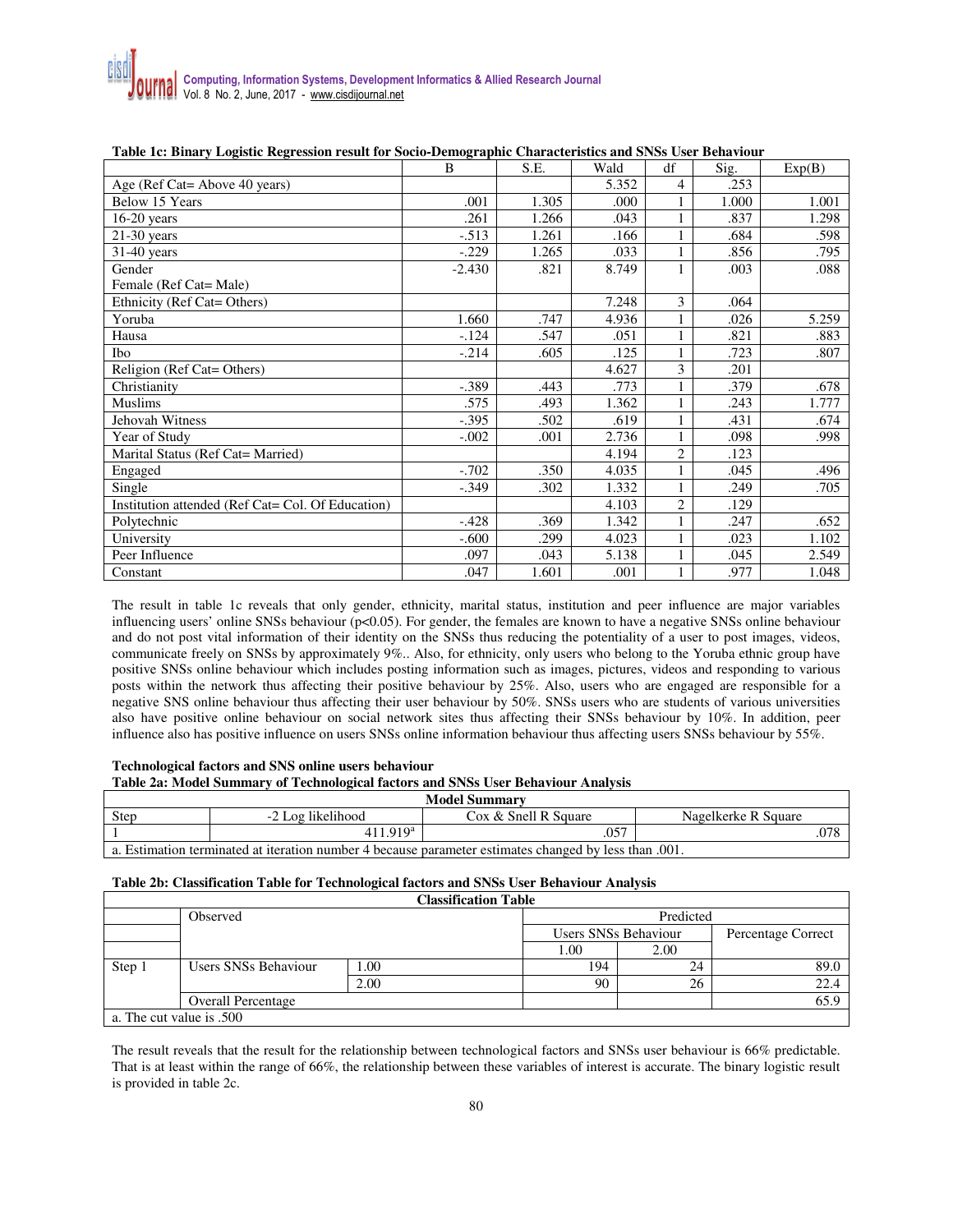| TWARD YOU DILLING TO HAVE THE COALLEL THOMAS TOT THEIRDING INTERNATIONAL WITH AT 100 CARE DELINE ITHING AND |          |       |        |    |      |        |  |
|-------------------------------------------------------------------------------------------------------------|----------|-------|--------|----|------|--------|--|
|                                                                                                             |          | S.E.  | Wald   | Df | Sig. | Exp(B) |  |
| Mobile Type                                                                                                 |          |       | 11.450 |    | .010 |        |  |
| <b>Basic Phones</b>                                                                                         | .049     | .595  | .007   |    | .934 | .343   |  |
| <b>Smart Phones</b>                                                                                         | $-1.069$ | .331  | 10.460 |    | .001 | 1.550  |  |
| Others                                                                                                      | $-.628$  | .297  | 4.484  |    | .034 | .534   |  |
| Internet, and network<br>availability                                                                       | $-.099$  | .050  | 3.984  |    | .046 | .905   |  |
| <b>ICT</b> literacy and Skills                                                                              | .122     | .057  | 4.582  |    | .032 | 1.630  |  |
| Constant                                                                                                    | $-.557$  | 1.055 | .279   |    | .598 | .573   |  |

#### **Table 2c: Binary Logistic Regression Result for Technological factors and SNSs User Behaviour Analysis**

The result in table 2c reveals that types of mobile phone used by SNSs user, availability of internet, and network and ICT literacy and skills are all major technological factors that could affect SNSs user online behaviour among users (p<0.05). Also, the result shows that SNEs users who use smart phones have positive online behaviour by 55%. Availability of internet and network can affect user tendency to post images, videos, information on the site by 90%. Also, ICT literacy and skills can influence users SNSs behaviour positively by 63%. This shows that technological factors are important to ensuring a positive users SNSs online behaviour among users.

| тамк эт мреагнал в согтемной кеван гог рггтаст ввас ана ниогналой сопитансатой юсна тоат |     |         |           |           |         |             |
|------------------------------------------------------------------------------------------|-----|---------|-----------|-----------|---------|-------------|
|                                                                                          |     | Mean    | Std.      | r-value   | p-value | Comment     |
|                                                                                          |     |         | Deviation |           |         |             |
| Privacy Issue                                                                            | 398 | 51.8678 | 7.58391   |           |         |             |
| Users' Behaviour to personal                                                             | 423 | 12.9237 | 2.33183   | $.158***$ | .004    | Significant |
| information disclosure online                                                            |     |         |           |           |         |             |
| on SNSs                                                                                  |     |         |           |           |         |             |
| Valid N (listwise)                                                                       | 392 |         |           |           |         |             |

#### **Privacy Issue and Information Communication Behaviour among Users on SNSs Table 3: Spearman's correlation Result for privacy issue and information communication behaviour**

The Spearman's correlation analysis result shows an r-value of 0.158 with a p-value of 0.004. This reveals that there is significant relationship between concerns for personal privacy and the extent to which an SNS user disclose personal identity on Facebook  $(p<0.05)$ .

## **4. DISCUSSIONS OF FINDINGS**

The findings of this study revealed that gender, ethnicity, marital status, institution and peer influence are major variables influencing users' online SNSs behaviour. The females were known to have a negative SNSs online behaviour and do not post vital information of their identity on the SNSs, thus reducing the potentiality of a user to post images, videos and communicate freely on SNSs. Also, users who belong to the Yoruba ethnic group have positive SNSs online behaviour which includes posting information such as images, pictures, videos and responding to various posts within the network thus affecting their behaviour positively. Also, users who are engaged or are in a relationship hoping to be married have negative SNS online behaviour thus affecting their user behaviour online. This implies that when a user is engaged, the tendency for him/her to post video, images, information or contribute to information, provide or disclose his or her information reduces. SNSs users who are students of various universities also have positive online behaviour on social network sites than others from either polytechnics or colleges of education, thus affecting their SNSs behaviour. In addition, peer influence also has positive influence on users SNSs online information behaviour thus affecting users SNSs behaviour. The result of this study supports the works of Sawyer (2011), Arab Social Media Report (2012), and Alassiri et al. (2014) that socio-demographic characteristics such as gender, age, culture, religion, marital status, peer influence, schools attended by users, among others have influence users behaviour on SNSs.

Also, the types of mobile phone used by SNSs users, the availability of internet and network and ICT literacy and skills are all major technological factors that could affect SNSs user online behaviour. For example, users who use smart phones have positive online behaviour than those who use basic or ordinary phones. Availability of internet and network can also affect user tendency to post images, videos and information on the SNSs. Also, ICT literacy and skills can influence users SNSs behaviour positively. This shows that technological factors are important in ensuring a positive users SNSs online behaviour. The findings of this study support the works of Whitaker and Parker (2000), Liu et al. (2005), Koh, et al. (2007), De Souza and Dick (2007), and Alassiri et al. (2014) that technological factors such as typse of mobile phones, internet and computer, network availability, telecommunication service providers, among others support social media services and provide a reliable platform for online interaction and socialization thus affecting users behaviour on SNSs. Also, the findings of this study bolster the works of Avram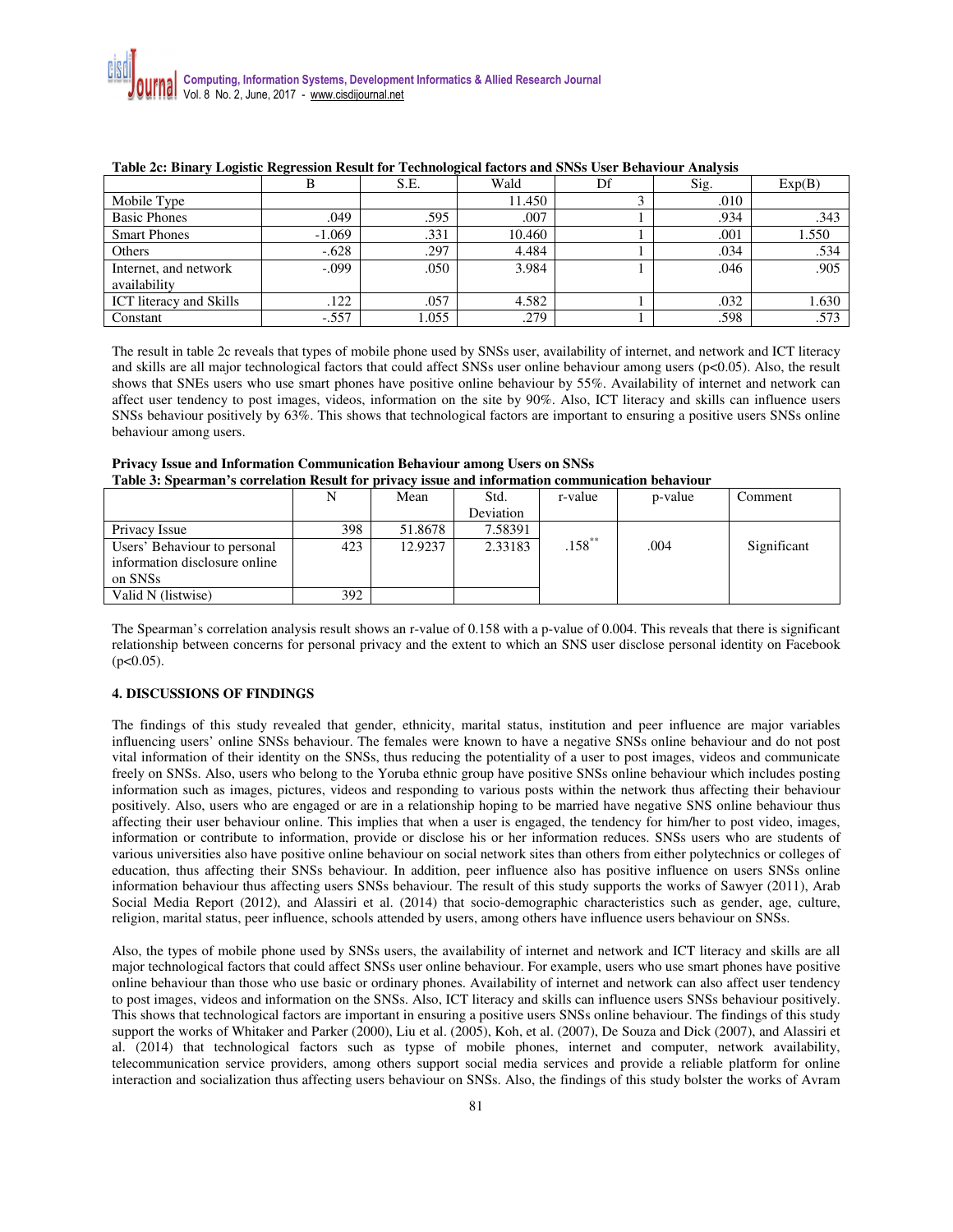(2006), Bross et al. (2007); Chatti et al (2007) that information communication technology skills, information skills and ICT literacy skills affect users behaviour online such as in SNSs.

Furthermore, there was significant relationship between concerns for personal privacy and the extent to which an SNSs user discloses personal identity on Facebook. This bolsters the study of Dwyer et al. (2007), Lewis and George (2008) and Posey et al. (2010) that the honesty of information and images posted on SNSs by users have posed questions as users can present themselves in varying fashions which could be deceitful since there is no standard to justify the originality of the information presented to the audience. The findings of this study support Cachia (2009) and Papacharissi (2009) that the free communication on social networking sites posses security concerns to its users' privacy and overcoming the security issues will provide endless opportunities in various ways to the users to satisfy their communication needs using its interactive features thus influencing users SNSs information behaviour.

#### **5. CONCLUSION AND RECOMMENDATIONS**

In conclusion, socio-demographic characteristics of SNSs users such as gender, ethnicity, marital status, institution and peer influence can affect their online behaviour. Also, the types of mobile phones used by SNSs users, the availability of internet and network and ICT literacy and skills are also major technological factors that could affect SNSs users online behaviour. In addition, smart phones and other type of phones that can connect to the internet used by users on SNSs affect workload on SNSs. Concerns for personal privacy can influence the extent to which an SNSs user discloses personal identity on Facebook, thus influencing users behaviour.

Therefore, the following recommendations can be put forth by this study:

- i. In designing SNSs, they should be designed in a way that they would accommodate anyone from any sociodemographic background.
- ii. Technological factors such as the types of mobile phones used by SNSs user, the availability of internet and network and ICT literacy and skills should be put into consideration in the design of SNSs.

#### **REFERENCES**

- 1. Acquisti, A., and Gross, R. 2006. "Imagined Communities: Awareness, Information Sharing, and Privacy on The Facebook," 6th *Workshop on Privacy Enhancing Technologies*, Cambridge, UK.
- 2. Alassiri A.A., Muda M.B., Ghazali R.B. and Ahamefula U.C., (2014), Usage of Social Networking Sites and Technological Impact on the Interaction-
- 3. Enabling Features, *International Journal of Humanities and Social Science 4(4),* Special Issue, pp. 46-61. Retrieved from http://www.ijhssnet.com/journals/Vol\_4\_No\_4\_Special\_Issue\_February\_2014/6.pdf
- 4. Amichai-Hamburger, Y. and Vinitzky, G. (2010).Social network use and personality.Compuers in Human Behaviour, 26, 1289-1295.
- 5. Arab Social Media Report (2012), Social Media in the Arab World: Influencing Societal and Cultural Change? Arab Social Media Report 2 (1), pp 1-29, Dubai School of Government, Retrieved from http://www.arabsocialmediareport.com/UserManagement/PDF/ASMR%204%20updated%2029%2008%2012.pdf
- 6. Avram, G. (2006). At the crossroads of knowledge management and social software. Electronic Journal of Knowledge Management,  $4(1)$ ,  $1-10$ . Retrieved from https://www.google.com.ng/url?sa=t&rct=j&q=&esrc=s&source=web&cd=1&cad=rja&uact=8&ved=0ahUKEwjbnYX jjujOAhVLKcAKHbU3DE8QFggYMAA&url=http%3A%2F%2Fwww.ejkm.com%2Fissue%2Fdownload.html%3Fid Article%3D61&usg=AFQjCNFG\_DDdKIqId0UgGQBcuuzMuxAEUw&sig2=A4NyobWm-82ol2CWyFNMug
- 7. Benevenuto F., Rodrigues T., Cha M. and Almeida V., (2009), Characterizing User Behaviour in Online Social Networks, Retrieved from http://pages.cs.wisc.edu/~akella/CS740/S12/740-Papers/BEN+09.pdf
- 8. Boyd, D.M., and Ellison, N.B. (2007). Social network sites: Definition, history, and scholarship, *Journal of Computer-Mediated Communication*, 13(1).
- 9. Bross, J., Sack, H., and Meinel, C. (2007). Encouraging participation in virtual communities: The ''IT-summitblog'' case. In Proceedings of IADIS e-Society, July 2007, Lisbon, Portugal.
- 10. Cachia, R. (2009). The social, less social and the fecund aspects of social networking sites. In Conference proceedings: conference book of proceedings – The good, the bad and the challenge (pp. 1–10). Brussels (Belgium): European Cooperation in Science and Technology – COST.
- 11. Caverlee, J. and Webb, S. (2008). A Large-scale Study of Myspace: Observations and Implications for Online Social Networks, *International Conference on Weblogs and Social Media*, Seattle, WA. Retrieved from http://www.cc.gatech.edu/projects/doi/Papers/Caverlee\_ICWSM\_2008.pdf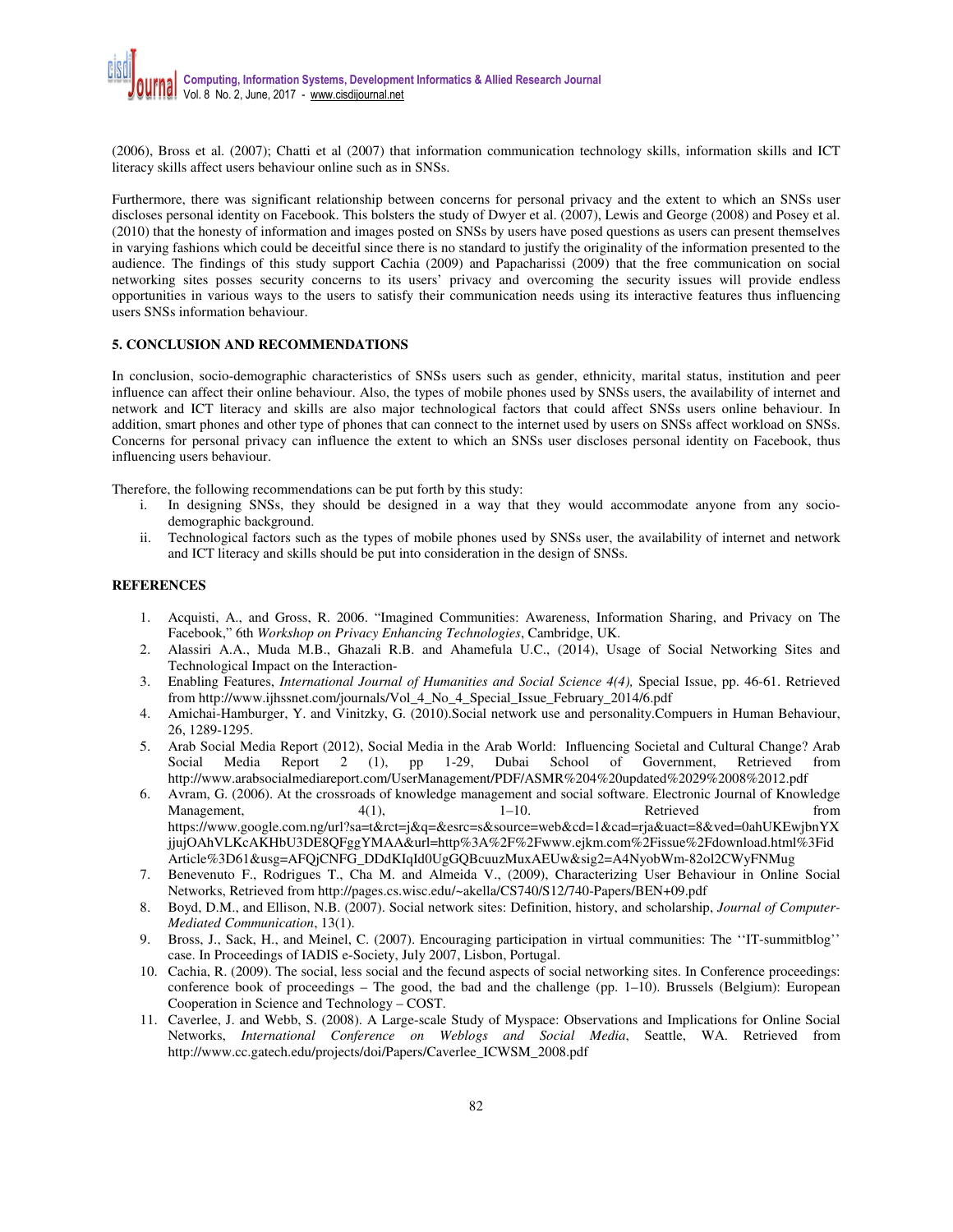- 12. Cavusoglu H., Phan T., and Cavusoglu H., (2013), Do Privacy Controls Influence Content Generation and Sharing Patterns of Online Social Network Users? A Natural Experiment, Retrieved from http://www.econinfosec.org/archive/weis2013/papers/CavusogluWEIS2013.pdf
- 13. Chatterjee P., Hoffman D. L., and Novak T. P. (2003), Modeling the clickstream: implications for web-based advertising efforts. Marketing Science, 2003.Retrieved from http://citeseerx.ist.psu.edu/viewdoc/download?doi=10.1.1.558.1634&rep=rep1&type=pdf
- 14. Chatti, M. A., Jarke, M. and Frosch-Wilke, D. (2007). The future of e-learning: a shift to knowledge networking and social software. International Journal of Knowledge and Learning, 3(4), 404–420.
- 15. Chiu, P., Cheung, C. and Lee, M., (2008). Online social networks: why do we use Facebook? Communications in Computer and Information Science 19, 67–74.
- 16. De Souza, Z. and Dick, G.N. (2007). What explains the MySpace phenomenon? Extending the technology acceptance model to explain the use of social networking by school children.In Proceedings of the  $22<sup>nd</sup>$  international conference on informatics education & research, Montreal.
- 17. Dwyer, C., Hiltz, S. and Passerini, K., (2007). Trust and privacy concern within social networking sites: a comparison of Facebook and MySpace. In: Proceedings of the Thirteenth Americas Conference on Information Systems, Keystone, Colorado, August 9–12 2007.
- 18. Ellison N.B. and Boyd D. (2013), Sociality through Social Network Sites. In Dutton, W. H. (Ed.), *The Oxford Handbook of Internet Studies*. Oxford: Oxford University Press, pp. 151-172. Retrieved from http://www.danah.org/papers/2013/SocialityThruSNS-preprint.pdf
- 19. Facebook. (2010). *Statistics*. Retrieved from source:
- 20. http://www.facebook.com/press/info.php?statistics#!/press/info.php?statistics
- 21. Farnham, S., Zaner, M. and Cheng, L. (2001). Supporting sociability in a shared browser. In interact Tokyo, Japan.
- 22. Gross, R., and Acquisti, A. 2005. "Information Revelation and Privacy in Online Social Network (The Facebook Case)," *ACM Workshop on Privacy in the Electronic Society*.
- 23. Guradian, (2011). "Facebook buys mobile startupSnaptu." Internet news article on March 21, 2011. London, UK: guardian.co.uk. Retrieved from http://www.guardian.co.uk/technology/2011/mar/21/facebook-buys-snaptu.
- 24. Hudson, M., (2010). Web 2.0 & Social Media; Lessons Learned IPAC, Retrieved from:
- 25. http://www.google.ca/#hl=en&q=hudson+social+media+lessons+learned+ppt&aq=f&aqi=&aql=&oq=&gs\_rfai=&fp=e 152ff60f580dc26.
- 26. Itim International. (2009). Geert Hofstede cultural dimensions. Retrieved from source: http://www.geert-hofstede.com/.
- 27. Jin, S.A. (2009). Avatars mirroring the actual self versus projecting the ideal self: The effects of self-priming on interactivity and immersion in an exergame, Wii Fit.CyberPsychology and Behaviour, 12 (6) (2009), pp. 761–765.
- 28. Jones, H., and Soltren, J. H. 2005. "Facebook: Threats to Privacy," December 14, Retrieved from http://wwwswiss.ai.mit.edu/6805/student-papers/fall05-papers/facebook.pdf.
- 29. Knobel, M., and Lankshear, C. (2008).Digital Literacy and Participation in Online Social Networking Spaces. New York: Peter Lang. pp. 249–278.
- 30. Koh, J., Kim, Y. G., Butler, B., and Bock, G. W. (2007).Encouraging participation in virtual Communities. Communications of the ACM, 50(2), 69–73.
- 31. Kreijns, K., Kirschner, P. A., Jochems, W., and Van Buuren, H. (2004). Determining sociability, social space, and social presence in (a)synchronous collaborative groups. Cyberpsychology and Behaviour, 7(2), 155–172.
- 32. Krishnamurthy B. (2009), A measure of online social networks. Communication Systems and Networks and Workshops, 2009. COMSNETS 2009. First International Communication Systems and Networks and Workshops, Retrieved from http://ieeexplore.ieee.org/document/4808857/
- 33. Lewis, C. C. and George, J. F. (2008).Cross-cultural deception in social networking sites and face-to-face communication. Computers in Human Behaviour, 24 (6), 2945–2964.
- 34. Lewis K., Kaufman J., and Christakis N. (2008), The Taste for Privacy: An Analysis of College Student Privacy Settings in an Online Social Network, *Journal of Computer-Mediated Communication*, (14:1), pp. 79-100.
- 35. Leskovec J., Adamic L.A., and Huberman B.A. (2007), The dynamics of viral marketing. ACM Transactions on the Web 1(1) article No. 5, New York, USA.. Retrieved from http://cs.stanford.edu/people/jure/pubs/viral-ec06.pdf
- 36. Liu, C., Marchewka, J., Lu, J. and Yu, C., (2005). Beyond concern: a privacy–trust–behavioural intention model of electronic commerce. Information and Management 41 (2), 289–304
- 37. Lunenburg F. C., (2010) Communication: The Process, Barriers, and Improving Effectiveness, Sam Houston State University, Schooling, Volume 1, Number 1, 2010
- 38. Papacharissi, Z. (2009). The virtual geographies of social networks: A comparative analysis of Facebook, LinkedIn and ASmallWorld. New Media and Society, 11 (1–2), 199–220.
- 39. Posey, C., Lowry, P.B., Roberts, T.L. and Ellis, T.S. (2010).Proposing the online community self-disclosure model: The case of working professionals in France and the U.K. Who use online communities? European Journal of Information Systems, 19 (2) (2010), pp. 181–195